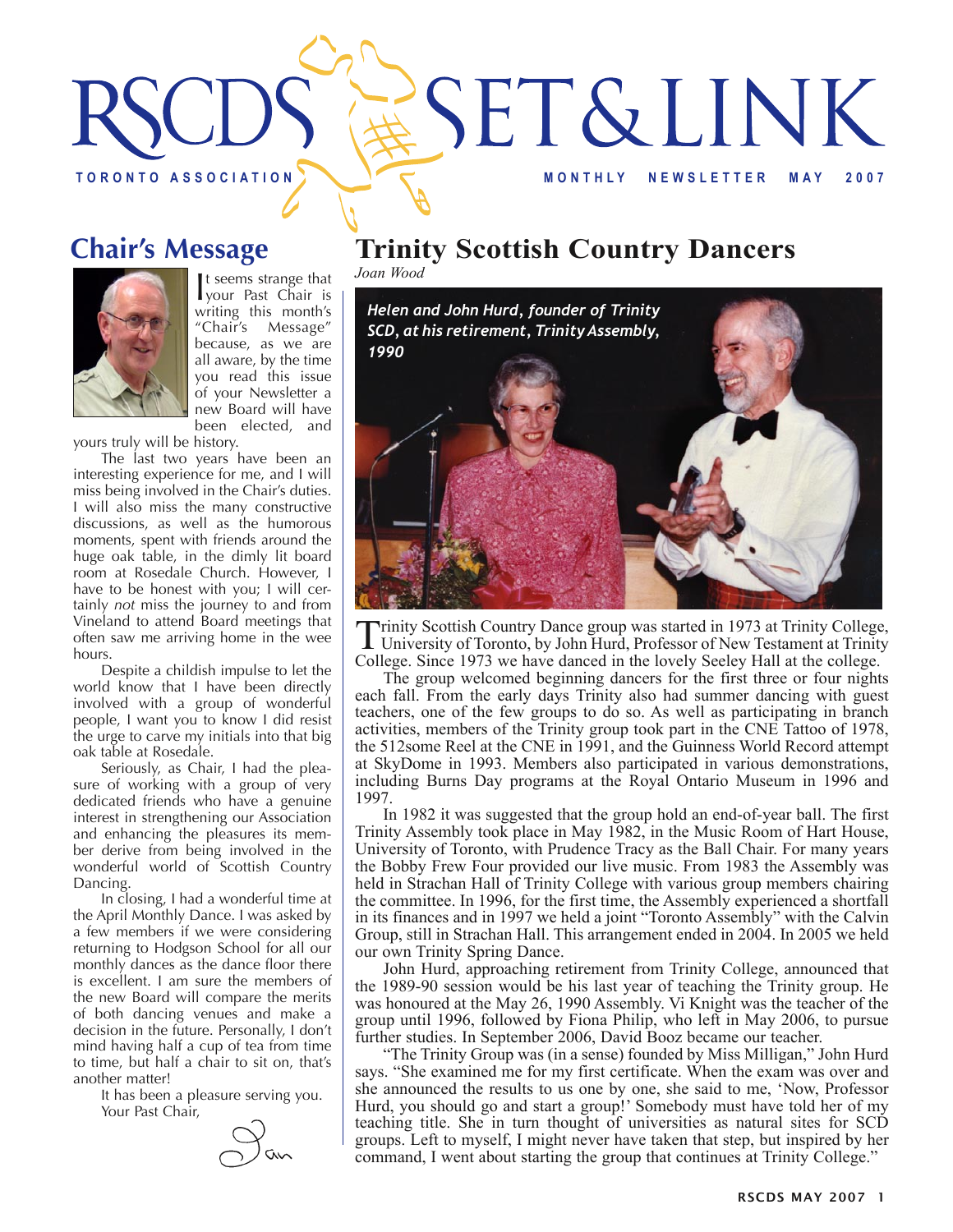#### **50th Anniversary Gala Day Dance**

| Date:                          | Saturday, September 15, 2007                          |                 |                      |
|--------------------------------|-------------------------------------------------------|-----------------|----------------------|
| Time:                          | 7:00 - 11:00 p.m.                                     |                 |                      |
| <b>Place:</b>                  | Rameses Temple                                        |                 |                      |
|                                | 3100 Keele Street                                     |                 |                      |
| Music:                         | Bobby Brown & The Scottish Accent                     |                 |                      |
|                                | <b>Admission:</b> \$50, includes the afternoon social |                 | <b>IRSEDS TORO</b>   |
| The White Cockade              |                                                       | R32             | Book 5               |
| Miss Nancy Frowns              |                                                       | J32             | Book 14              |
| Miss Gibson's Strathspey       |                                                       | S <sub>32</sub> | <b>RSCDS</b> Leaflet |
| The Whistling Wind             |                                                       | R32             | Book 36              |
| The Glasgow Highlanders        |                                                       | S32             | Book 2               |
| <b>INTERMISSION</b>            |                                                       |                 |                      |
| None So Pretty                 |                                                       | R40             | Book 19              |
| Bedrule                        |                                                       | S32             | Book 33              |
| Pelorus Jack                   |                                                       | J32             | Book 41              |
| The New Scotland Strathspey    |                                                       | <b>S40</b>      | Leaflet              |
| General Stuart's Reel          |                                                       | R32             | Book 10              |
| <b>INTERMISSION</b>            |                                                       |                 |                      |
| Salute to Miss Milligan        |                                                       | R32             | Drewry Canadian      |
| The Duke of Atholl's Reel      |                                                       | J32             | Book 16              |
| Gang the Same Gate             |                                                       | S32             | Book 36              |
| The Laird of Milton's Daughter |                                                       | J32             | Book 22              |
| Maxwell's Rant                 |                                                       | R32             | Book 18              |



### **Letters to the Editor**

*A Lurking Problem?*  During the second and third parts of the Tartan Ball some dancers noticed a group of four or five gentlemen sitting on the sideline. They were not tired, or injured but definitely were disappointed and dejected. They were forced

to sit out because they could not find a partner!

This sounds a little outlandish, given that the number of ladies attending the Tartan Ball in recent years has handily exceeded that of the gentlemen. But the ladies had been making partnership commitments very hastily, often while the members of the completed set are thanking one another.

It is, on one hand, quite understandable that the ladies are eager to dance and want to ensure a partner for the next dance so they are not left out. Gentlemen, on the other hand, have been taught through their formative years (by ladies) that one does not "come on strong" when you are about to ask a lady for a favour. So, when the lady has been chatted up and the request is made, he learns that she is unavailable. The second and third potential partners are similarly taken and it's three strikes and you are out! The shortened time between dances has had a compounding negative effect on the problem.

No one is to blame, but the problem exists.

It occurs at social classes too. The teachers are very aware of the outcomes that these situations can cause. If a quick resolution does not occur the teacher skilfully and tactfully effects an accommodation for the lone gentleman.

At the Tartan Ball we can be sure that without a solution the affected gentlemen will either book partners before the dance program or stay home. They will not continue to pay \$90-plus and sit forlornly on the sidelines.

*. . .Ross Floyd*

#### *Keeping in Touch: From Margaret McLean in New Zealand*

On March 31st, Malcolm and I attended the Auckland Region 50th Anniversary Ball and had a great evening of dancing as well as catching up with people we had known before we went to Canada. This was to celebrate 50 years of organised SCD in the Auckland area.

*Margaret danced with Glenview SCD.* 

#### **Pat Houghton: RSDCS Contact**



Pat Houghton of Easter Ross, in Scotland has been nominated as the Toronto Branch's contact person on the RSCDS M a n a g e m e n t Board.

Pat recently wrote to Toronto Association to introduce herself. In her letter she said, *I was born in Glencoe, Argyllshire and have been dancing all my life. I divide my time between Edinburgh and Easter Ross (30 miles north of Inverness) and dance and teach whenever and wherever I can. I taught at RSCDS Winter School in Pitlochry in 2005, and this will be my third year teaching at St Andrews Summer School. I also teach at various Day and Weekend Schools in the UK and abroad and for Edinburgh Branch on request.* 

*I am very keen to visit Toronto Branch and hope to do so during my time as your contact person on the Management Board.*

#### **Spread the Word**



**An application for** the 50<sup>th</sup> Anniversary Gala is enclosed with this newsletter. Please forward the information to any-

one you know who was ever connected to dancing in Toronto.

# Wanted

Gently used children's ballet pumps, or small ladies' ballet slippers for lending to children attending in-school Scottish Country Dance classes.

Please contact Teresa Lockhart at Teresa-K@canoemail.com

416-759-9845.

## **James Senior, Toronto Agent**<br>Cairngorm Scottish



Cairngorm Imports, 1825 Avenue Rd., Toronto, is now exclusive agent for ghillies and dance shoes by James Senior of St Andrews. They

can order any special shoe if not in regular stock. Contact: 416-782-5227 or www.kiltscanada.com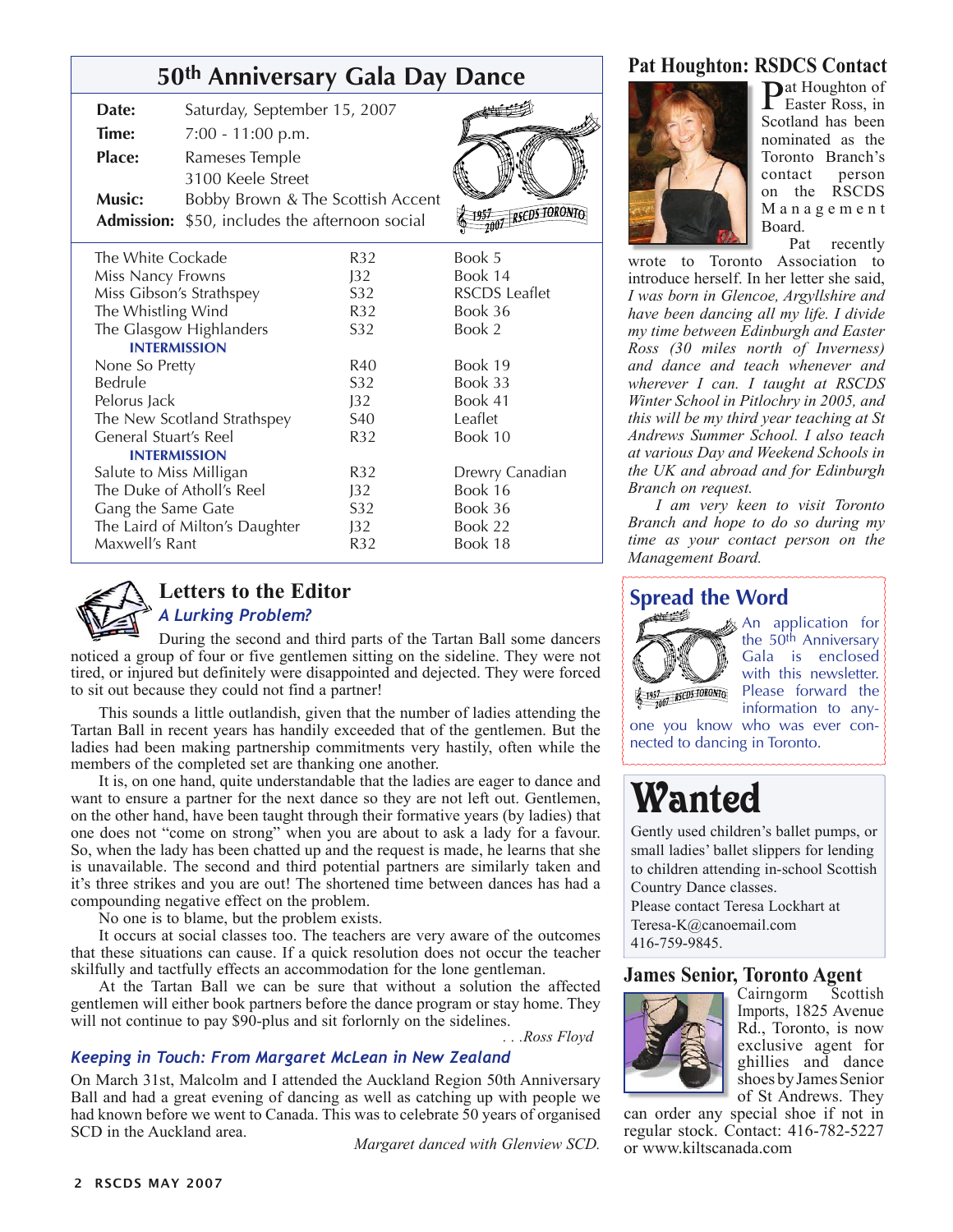#### Rose Avenue School is Alive with SCD Music *Ready and...*





This year I have the privilege of teaching in the St. Jamestown community as a Grade 2 teacher at Rose Avenue Public School. The children in this school are from multicultural backgrounds, particularly from Southeast Asia, Africa, and the Middle East.

Since the beginning of this school year, Scottish Country Dancing has been organized for the five Grade 2 classes. Twice a week at lunchtime our school's gym is "alive with the sound of music" – Scottish music that is, and 30 second-graders await with joy and anticipation for the dancing to begin. The children have been quick to learn some basic formations and dances, and they have developed a good sense of rhythm, positive social interaction and an appreciation for things Scottish. They have since performed on stage at the school's winter concert, and at our school assemblies, which have been attended by parents and teachers. Currently, they are practising dances that will be showcased at the spring concert, and in April they were honoured by a visit from a Scottish piper (dancer, Peter Cotton). They were *so* looking forward to this event. The children's enthusiasm has been so contagious that I have been approached by three parents who would like to participate in the dancing after the March Break. Should this happen, our SCD group at Rose Avenue School will be an intergenerational one. *Lourdes Genosa*

It is delightful to see inner-city children of various ethnic backgrounds involved with great enthusiasm in this aspect of Scottish culture, and discovering that indeed. "Happiness is Scottish Country Dancing." that, indeed, "Happiness is Scottish Country Dancing."

Those words were repeated innumer-able times, spoken by three different voices and preceded dancing to three different tempi. What was the occasion? Why, the 22nd Annual West End Workshop! Approximately one hundred and fifty enthusiastic dancers made their way to Fletcher's Meadow School in Brampton to enjoy classes by three teachers, with a focus on jigs, reels and strathspeys in the three time slots. After two morning classes, a tasty lunch provided a break for tired feet and renewed energy for afternoon class.

Following another brief break, dancers new and experienced, utilized their acquired skills in the Tea Dance which followed. Afternoon tea accompanied by sandwiches, veggies, cakes and fruit rounded out the day and sent the participants home pleasantly satisfied with their dancing day.

The workshop was held this year in a different location. The familiar location, Streetsville Secondary School was not available because it was required for Halton Board activities. While Fletcher's Meadow is not quite as central, it is a new school with excellent facilities.

Dancers were fortunate to have Bobby and Laird Brown and Jim Darge playing for the classes and the Browns provided the music for the Tea Dance. Teachers were Janet Johnson from Edinburgh who also taught at the Erin Mills Friday night class and at a class for teachers on the following Sunday, Elizabeth McMahon from Peterborough and Steve Coombs from Burlington.

Ears tuned and feet ready for West End Workshop 2008? Right then!<br>"Ready and..." ...Betty Coombs "*Ready and…*" *...Betty Coombs*



*Photo courtesy Rhonda Peebles*Photo courtesy Rhonda Peeble:

Toronto's 1st Tartan Day, April 13, 2007 – The RSCDS Toronto Demo Team covered them-<br>selves with glory, and goosebumps, at chilly Nathan Phillips Square. It was a great, high-profile event, *with wonderful dancing (thanks team!) and wonderful singing by Caledon and Toronto's own Celtic tenor, Peter Ian McCutcheon. Sandy Graham (of Beach Ceilidh fame) promoted the event.* 

#### **Dancing in the Park**

Tayside SCD group invites you to Westview Presbyterian Church, 233 Westview Blvd., East York, on Tuesday mornings from 10:30 - noon. Come and enjoy the "Dancing in the Park" programme dances for the evenings of May 29th - June 26th. Cost is \$3, which includes coffee and cookies. For more information contact May Macfarlane at 416-757-7846 or email at maymac1@sympatico.ca.

#### **Enjoy Writing?**

If you like to write and would accept



an occasional assignment to write an article for *Set & Link*, contact Carole Bell or any member of the<br>newsletter committee.